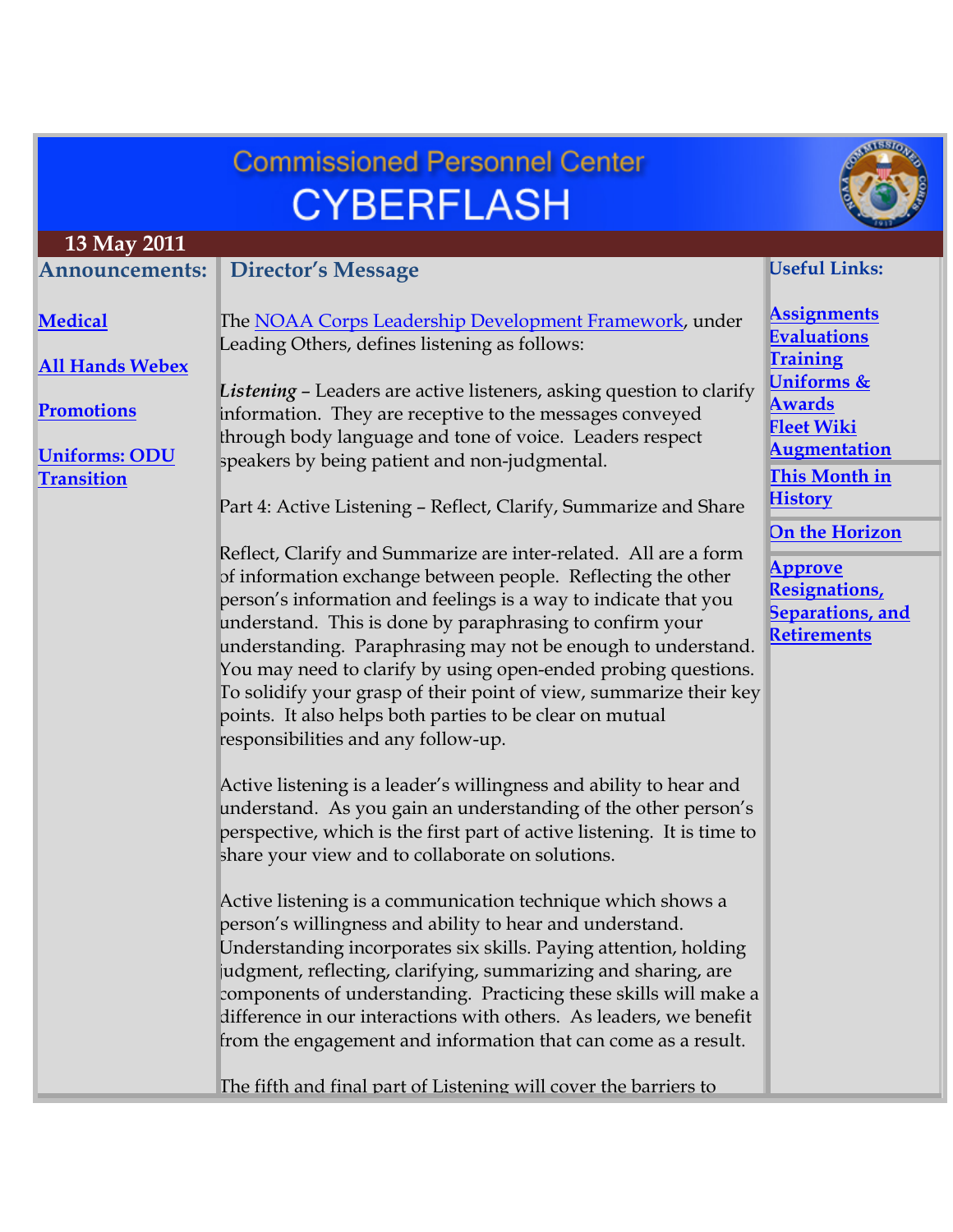active listening. Rydcses **CAPT Raymond C. Slagle, NOAA Director, Commissioned Personnel Center**  Return to top of Page

### **Medical**

NOAA Corps officers are required to maintain an unrestricted physical and mental readiness for sea duty at all times. Additionally, aviators and divers assigned to aviation and dive billets are also required to maintain qualifications for aviation or dive duty (NCD 03101D).

As a reminder, all NOAA Corps officers are responsible for ensuring that all dental/medical documentation is submitted timely to CPC's Medical Administration Branch. Documentation includes, but is not limited to the following; annual/five year periodic physical exams, flight/dive physicals, lab reports, diagnostic procedures, dental exams, treatment notes for care received during the interim of your periodic physical examinations, etc. Documentation will no longer be accepted by fax and must be submitted within 30 days of receiving treatment via the Medical OPF online for inclusion in your official medical file. Any questions regarding your medical records should be directed to CDR Hobson-Powell (Elizabeth.hobson-powell@noaa.gov).

#### Return to top of Page

## **NOAA Corps All Hands WebEx**

Ethics training for officers in the DC Metro Area will take place Friday, May 20<sup>th</sup> on NOAA's main campus in SSMC2, Room 2358. Following the Annual Mandatory Ethics Training Briefing for DC Area Officers, RADM Bailey will be holding an all hands meeting starting at approximately 1500. For officers not in the DC Area, the All Hands will be broadcast via WebEx. Similar to the "Ask CPC" Webinars, you'll have the ability to ask questions via the "Q&A" tab. The link to join the meetings as an attendee is listed below. To finish off the afternoon, the DC Metro Area ACO will be hosting a "D School" Refreshment training at McGinty's. All officers in the DC Metro Area are encouraged to attend. https://omao-cpc.webex.com/omao-cpc/onstage/g.php?d=668985905&t=a Event password: allhands

#### Return to top of Page

## **Promotions**

Join us in congratulating the following officers on their promotions effective Sunday, 15 May 2011:

| <b>Permanent Promotion:</b><br>TO BE LIEUTENANT | TO BE LIEUTENANT (JUNIOR GRADE): |  |
|-------------------------------------------------|----------------------------------|--|
| Joshua J. Slater                                | Lindsay H. Morrison              |  |
| Ryan C. Wattam                                  | Jon D. Andvick                   |  |
| Mark K. Frydrych                                | Christopher J. Briand            |  |
| Justin T. Keesee                                | Michael D. Robbie                |  |
| Matthew T. Burton                               | Erik S. Norris                   |  |
|                                                 |                                  |  |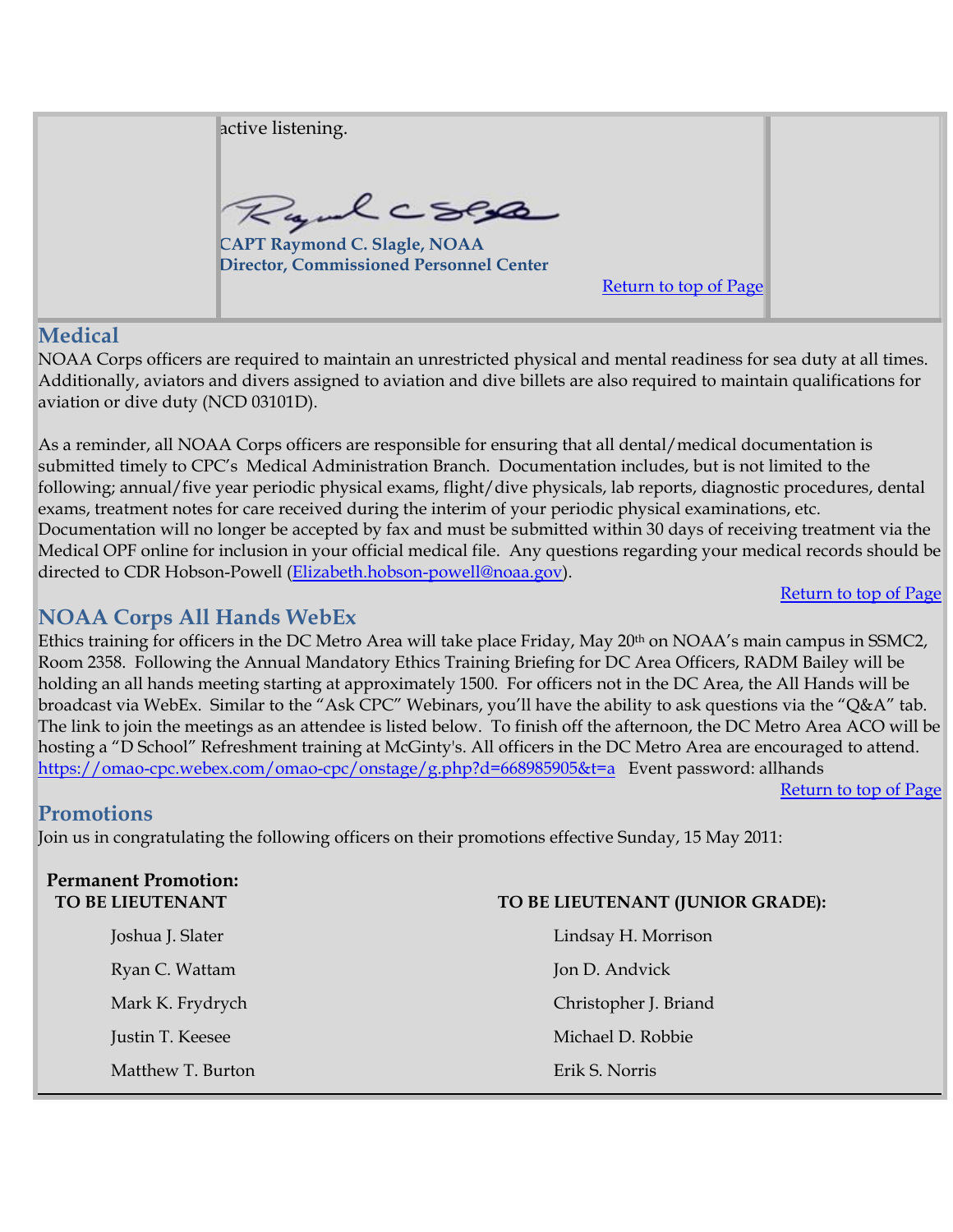| Carl G. Rhodes         | Kurt S. Karpov      |
|------------------------|---------------------|
| Timothy M. Smith       | Aaron D. Maggied    |
| James T. Falkner       | Marina O. Kosenko   |
| Christopher S. Skapin  | Johannes A. Gebauer |
| Chad M. Meckley        | David B. Cowan      |
| Caryn M. Zacharias     | Jasmine L. Cousins  |
| Megan A. Nadeau        | Matthew H. O'Leary  |
| Marc E. Weekley        | Michael J. Marino   |
| Patrick M. Sweeney III | Lyndsey E. Keen     |
|                        | Kyle R. Jellison    |
|                        |                     |

### **Temporary Promotion:**

TO BE CAPTAIN Anita L. Lopez

### **Uniforms: ODU Transition**

The deadline for converting from Tucked to Untucked ODU's will be extended beyond 15 June. There continue to be supply issues with the Coast Guard Uniform Distribution Center. A majority of sizes are available for purchase, however due to the delays in availability, the new date for discontinuing Tucked ODU's will be 01 October 2011. Return to top of Page

# **This Month in History- Tools of the Trade**



*The Coast and Geodetic Survey Ship MARMER undergoing sea trials at Curtis Bay, Maryland.*

Originally named the USPHS Ship WALTER WYMAN with its name changed to USC&GS Ship MARMER on May 29, 1957. This ship was used for current studies. In service from 1957-1968 on the Atlantic coast, it was replaced by the NOAA Ship FERREL in 1968. The ship was named for Harry S. Marmer (1885-1953), Assistant Chief of the Division of Tides and Currents of the Coast and Geodetic Survey. He was well-known for his scientific work on understanding tides and currents as well as his popular writing on the subject. He was a recipient of the Agassiz Medal of the National Academy of Sciences and a Department of Commerce Gold Medal for original contributions to the understanding of tides and currents.

Return to top of Page